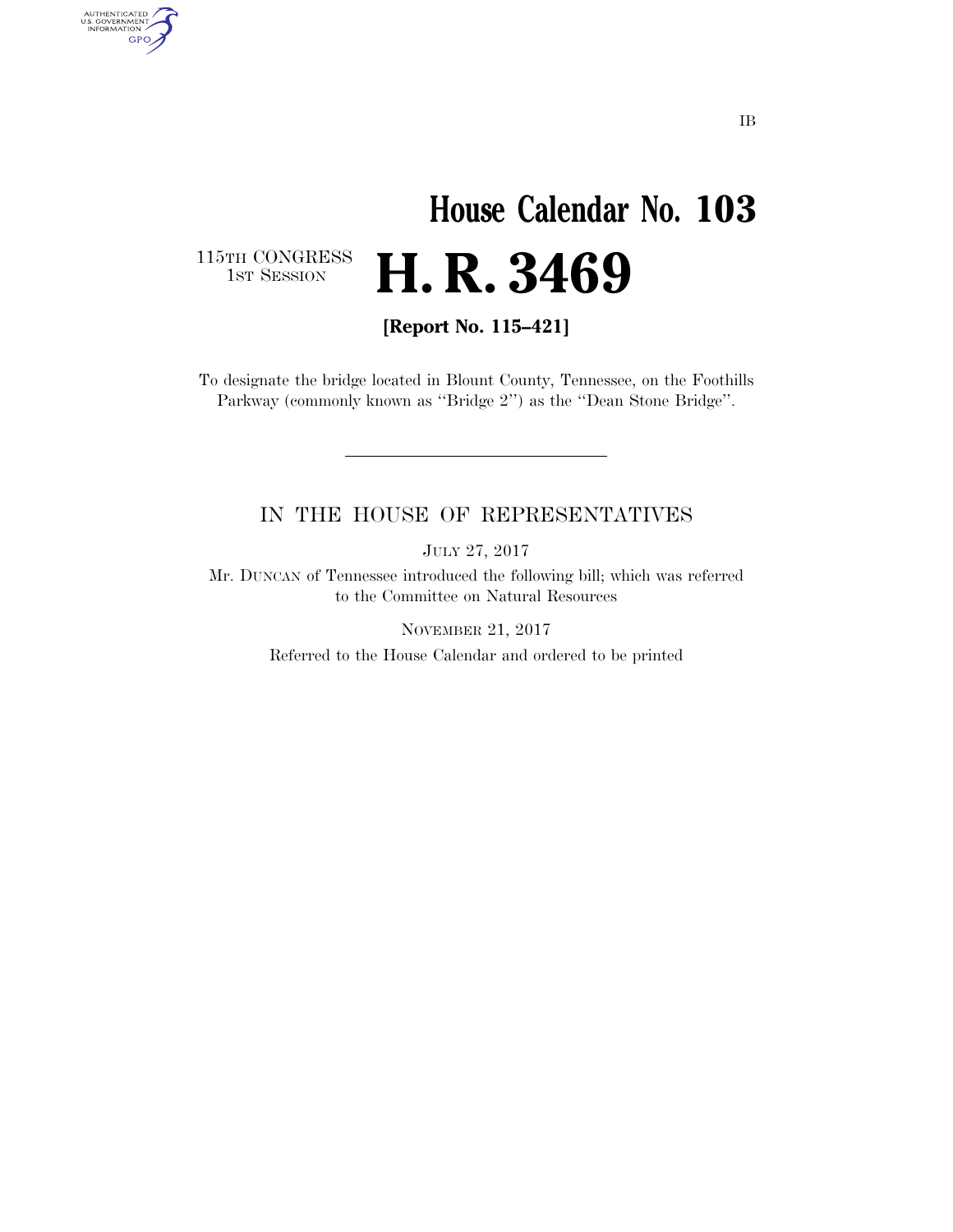## **A BILL**

2

To designate the bridge located in Blount County, Tennessee, on the Foothills Parkway (commonly known as ''Bridge 2'') as the ''Dean Stone Bridge''.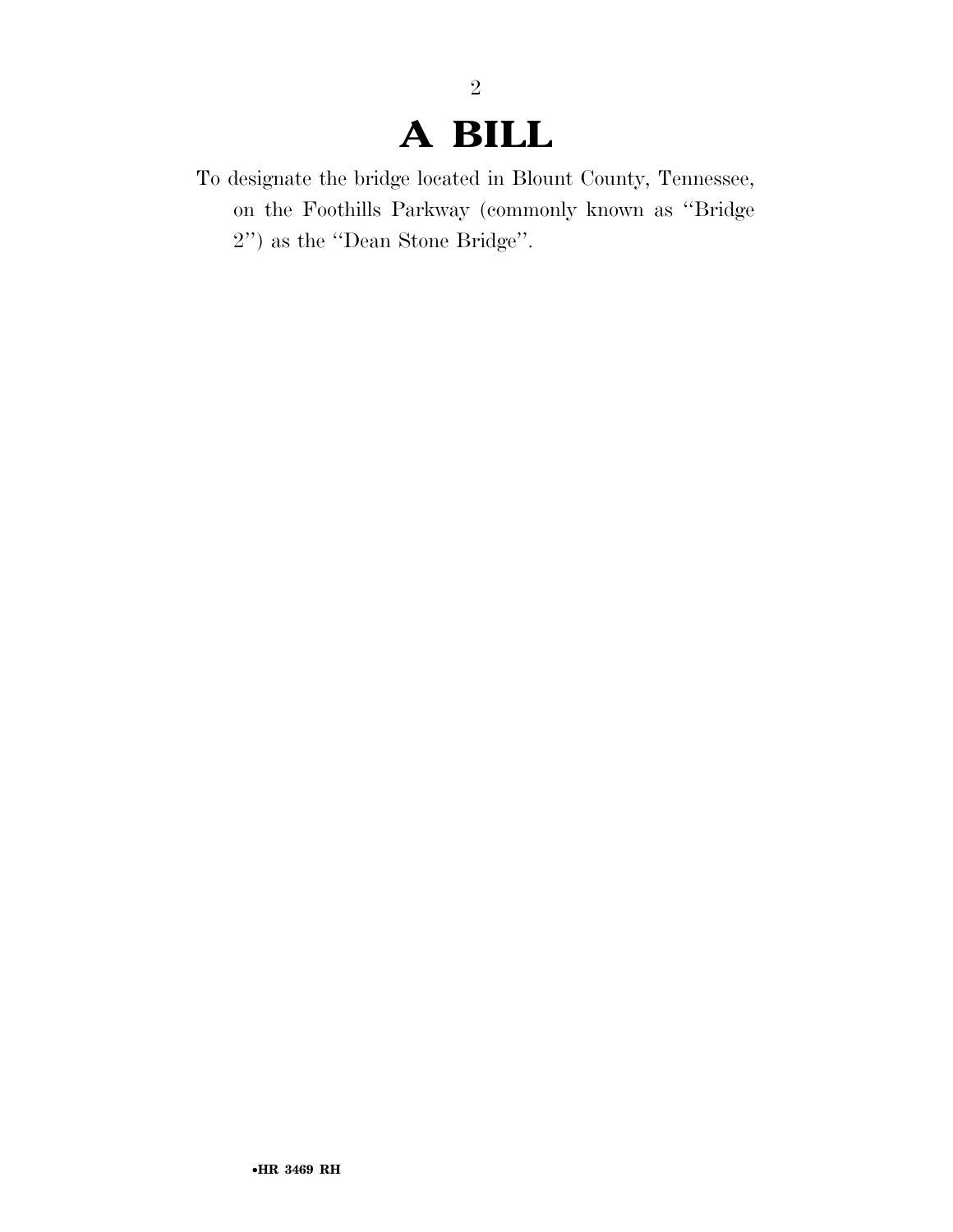*Be it enacted by the Senate and House of Representa-tives of the United States of America in Congress assembled,* 

### **SECTION 1. DESIGNATION.**

 The bridge located in Blount County, Tennessee, on the Foothills Parkway (commonly known as ''Bridge 2'') shall be known and designated as the ''Dean Stone Bridge''.

#### **SEC. 2. REFERENCES.**

 Any reference in a law, map, regulation, document, paper, or other record of the United States to the bridge referred to in section 1 shall be deemed to be a reference to the ''Dean Stone Bridge''.